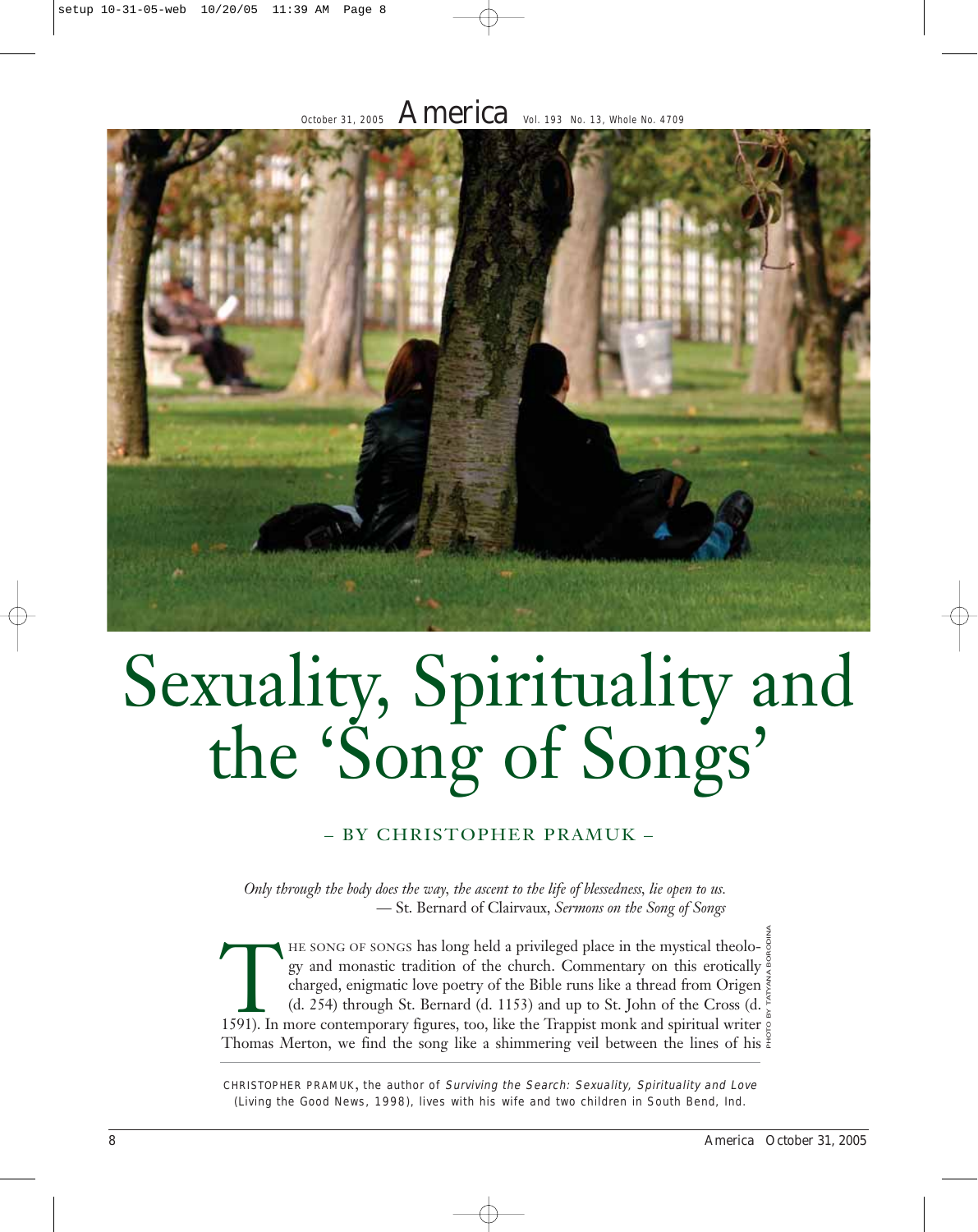poems and prayers. The regular reader of Merton expects to find even in his prose spontaneous, canticle-like verses of praise, or the dream-like yearning for "one whom my heart loves."

It is natural to wonder why the Song of Songs has exerted such a powerful pull on celibate Christian monks, and to wonder how its erotic imagery informed the spiritual life. My own curiosity led me to Marvin Pope's rich commentary in the Anchor Bible series, where one meets a fascinating assembly of personalities. Foremost among these is Origen, a giant of the early church who set the pattern for later tradition by reading the song in Platonic categories, as a spiritual allegory of the marriage of the Word of God (the bridegroom) with the soul of the individual Christian or the church (the bride). Still more captivating is an ancient figure named Jovinian. Pope describes him as a poorly dressed, barefoot monk who incensed the ecclesial establishment in Rome around 390 by preaching a literal interpretation of the Song of Songs in praise and sanctification of sexual activity in marriage. For each the song was a deep well from which to draw.

#### The Song as a Contemplative Text

Perhaps no interpretation of the Song of Songs has exerted a greater influence on Western Christian spirituality than that of St. Bernard of Clairvaux, whose commentary—86 sermons

composed over a period of 18 years—is rightly revered as the masterpiece of medieval monastic literature. Like many others before and after him, Bernard saw the song as a sublime allegory on the love of God that can be experienced through contemplation. It was the paradigmatic text for monks, because its poetry vividly describes the pursuit that is the basis for the whole program of monastic life: "love's union" with God, of which the monk may enjoy a sweet foretaste here below.

"Let him kiss me with kisses of his mouth!" Bernard requires no less than seven sermons to expand on this opening verse of the song, and to find there an allegory of ascent to the sweetest (indeed, almost sexual) mystical union with Christ the bridegroom, the mediator between the sinner's soul and the hidden God. Echoing the sensual imagery of the song itself, Bernard provokes the imagination with comparably vivid physical imagery. "How then, should you go?" he asks. "Should you who were recently covered in filth touch the holy lips? Yesterday dragged out of the mire, do you present yourself today to the face of glory? Let your way be by the hand. The hand first touched you and lifts you up." Bernard invites his hearers to imagine being grasped and bodily lifted out of the mud by the merciful hand of Jesus, and finally drawn to the Lord's mouth, "which is so divinely beautiful, fearing and trembling, not only to gaze on it, but even to kiss it."

The affection Bernard conveys for Jesus here is wholly innocent and beautiful, with none of the embarrassment or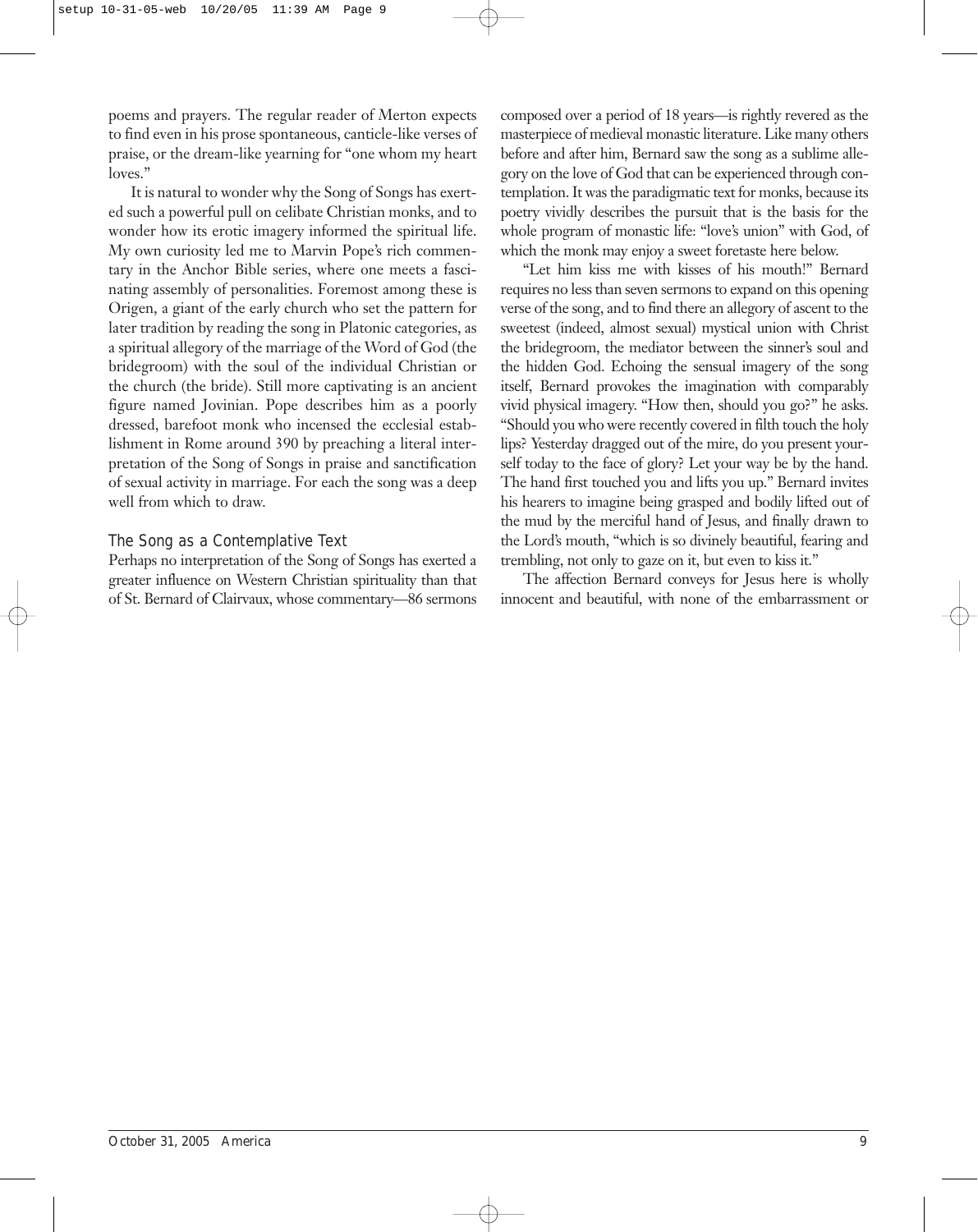homoerotic associations that might give some modern readers pause. Rarely does one find—save, I think, in African-American spirituals—such an unapologetically intimate fixation on the loveliness of the man Jesus. "Even the beauty of angels seems tedious to me. *For my Jesus outshines them so far in his beauty and loveliness.* That is why I ask him, not any other angel or man, to kiss me with the kiss of his mouth." In monastic spirituality this kind of physical "sense" data is painted on the imagination and translated readily into the "spiritual senses" of affection and desire for God, a restlessness that infuses the whole person. The sensory imagination—what Bernard calls "the book of experience"—opens the door not only to the will and intellect, but to those deep places where we remain a mystery even to ourselves.

## Crossing the Cultural Divide

It would be wrongheaded, of course, to expect the monks and theologians of the Middle Ages to find in the Song of Songs the same lessons we might read there today. If one seeks an apologia for the sanctity of marital sexuality in Bernard, or most of the other great figures in the ancient and medieval Christian world (Jovinian notwithstanding), one will be largely disappointed. As the medievalist R. W. Southern pointed out, even the famous love letters of Abélard and Héloïse (ca. 1132-35) are starkly devoid of romance. They are infused, rather, with an ancient

Christian ethos "that spoke to them either of the love of God or the love of virtue, but not yet of the tender courtesy of sexual passion." Shaped by a culture that taught him to despise and fear his sexual impulses, Abélard "gave way to them; and then he gave way to remorse, guilt, and self-contempt." Héloïse, too, shared these conflicted attitudes. "In describing the act of sexual intercourse, whether in marriage or otherwise, she too would use the vocabulary of drains and sewage."

"The book of experience" looks different, to say the least, for Christians today than it did for Abélard, Héloïse and Bernard. Many have asked—with varied intentions, of course, and often through the lens of modern depth psychology—why not sexual passion? Is there something in the Gospel itself that required its ancient adherents, celibate and otherwise, to be so evidently frightened of sexuality? The question is complex and clearly larger than can be answered here, but it is hard to ignore when reading the Song of Songs and its classic commentaries. Why must the song be understood only as an allegory of union with God, or in terms that presume a dichotomy between union with God and sexual union with a beloved? Today the more important question is theological: how to plumb the depths of sexuality through the eyes of God, the divine artist who fashioned it, and where possible to let the mystery be deepened through meditation on Scripture itself.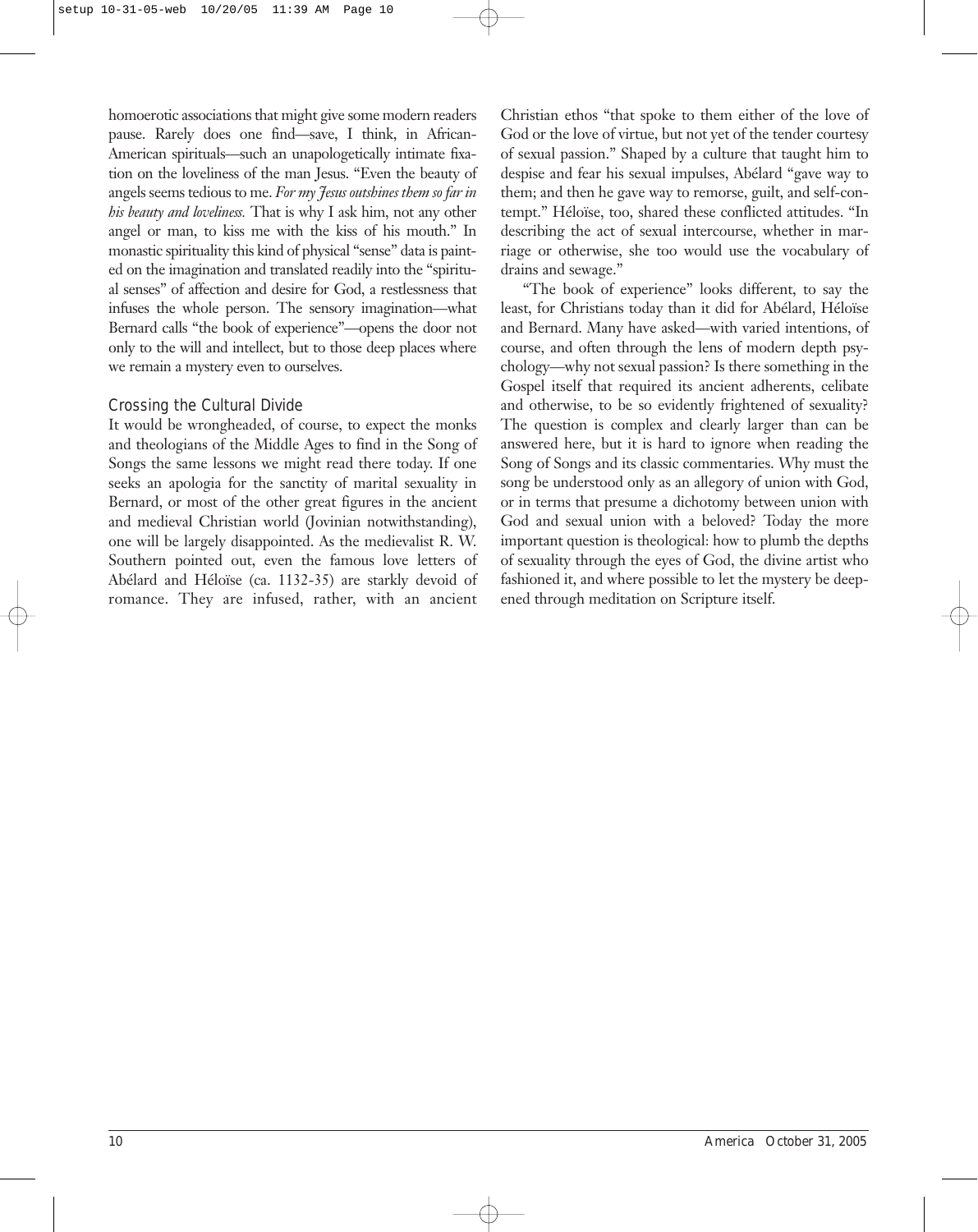#### "Such is my lover, such my friend"

Without diminishing the riches that have been gathered from allegorical readings of the Song of Songs, one may still insist on the value of a more literal reading for Christians today. As at least one monk of ancient days (the wily Jovinian) seemed to understand, the Christian has less to fear and much more to celebrate in the God-given mystery of human sex, rightly and reverently embraced. Surely the marriage bed may be one of the best-kept secrets in the sacramental life of the church, to be ranked among the church's most sacred objects. Before recoiling from this perhaps surprising statement and draining its force with a thousand qualifications, we ought to think about the thousands of millions of hidden saints who discover some part of their own stumbling sanctity on the bed of marriage.

It is here that many pilgrims meet beauty: the luminous landscape of the lover's body, the rise of the shoulder blade, the bowl of the navel, the curve of the lips, and myriad other primordial shapes pressing and receiving like the roll and tumble of fecund nature. By sharing with each other this dance of play and joy and gratitude, husband and wife give glory to God by being in that moment precisely who God wants them to be. Here, as Merton might say, "their inscape is their sanctity." It is on the marriage bed, too, that many pilgrims meet knowledge, the grace of coming to know another deeply and of being known not through heroic effort and applied technique (the Bally Fitness Club approach), but through slow-paced trust, honesty, friendship and grace.

In Christian terms, sexual love is a manifestation of the Incarnation—its goodness attains not just in spite of our sinfulness, but because of it. To say it more personally: it is my wife's acceptance, affection and sheer delight in me that, perhaps more than any force, set me free from my failings and teach me the gratuitous nature of divine love. Though it does not (and need not) happen every time in a hail of fireworks, somehow when I need it most, "love's union" between us breaks open a revolutionary new awareness. Behold! Love belongs to me, and I belong to love.

I like to imagine such moments reverberating through the world in a kind of prayerful and poignant protest. Over against the terrifying commodification of sex and of human persons everywhere—extravagant, violent, banal—the sexual love bodied forth by millions of hidden saints expresses a prophetic beauty. Though I cannot number myself in this cloud of witnesses, how else can I interpret the hidden sacrament of love in places like El Salvador, where for over a decade helicopter gunships strafed the night sky and death squads swept through *campesino* villages; or in the Warsaw ghetto, where one imagines the unadorned liturgy of man and woman laying aside clothes marked with the yellow star? It is not mere hyperbole to locate even in the singular marriage bed a powerful symbol of hope and prophecy today.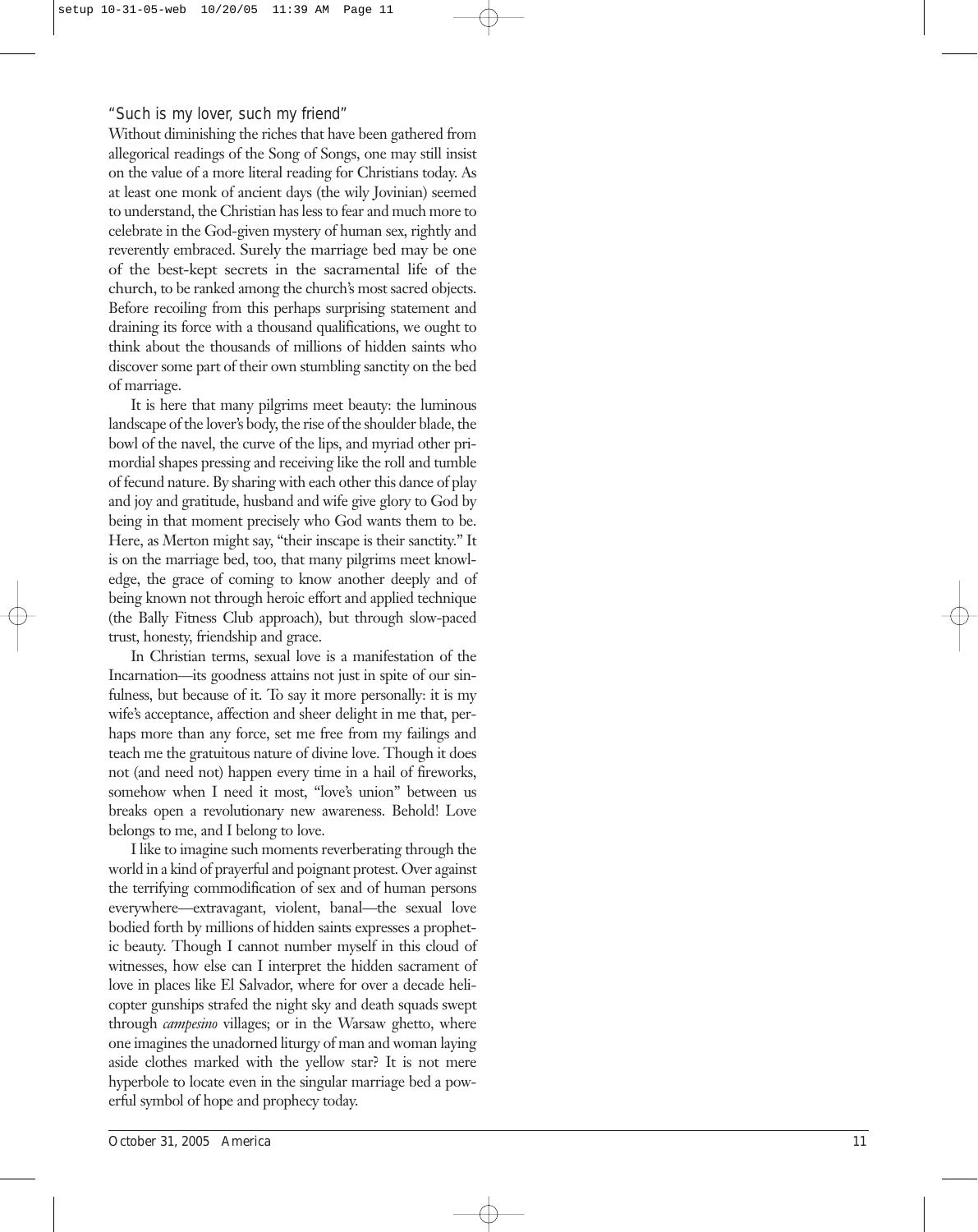## Deep Waters

Of course, there are important qualifications. Like any created good, the marriage bed can become another tool by which the ego—or the cultural lionization of sexual "experience" as an end in itself—asserts its desire for control, permanence or possession. Because of the power of sex, the marriage bed tragically becomes for many women and men a potent symbol of unfreedom, of imprisonment in various shades of non-love and the incapacity to grant forgiveness. This can happen in one swift and terrible event, or in a thousand small deaths over the course of years, even decades, of dishonesty. The marital bedroom is no safe haven from all the distortions preached about sex by the commodity culture, myths that set us up badly for awkwardness and perceived failure.

But experience has also taught Catholics to be wary of their own myths. Highly idealized notions of "Christian marriage" can be just as illusory and damaging to persons today as idealized perceptions of the celibate life have been in the past. Should we not be able to celebrate the God-given goodness of sex and sexuality (and the vocation to celibacy or the single life) without staking out a dangerous caste system? It was just this kind of question, difficult but crucial to ask, that got Jovinian roundly condemned in the climate of his age as a heretic.

The seriousness of these difficulties, made worse by the cultural wars of our own time, threatens to cloud the waters around sexuality so badly that we lose all confidence in the credibility of the tradition. Above all it must

biblical vision of creation itself: "It is very good." The Song of Songs can help us form ourselves and our children in that tradition. The text, it should be noted, is permeated with cautionary omens: "Do not arouse, do not stir up love before its own time." Sex, in other words, is not to be trifled with. But such admonitions are framed inside a larger liturgy of anticipation, invitation and playful celebration: "I have taken off my robe, am I then to put it on?" What resonates here so strongly with my own "book of experience" is the poetry of human sexuality at its trembling and joyful best, when love's desire overflows with the radiance and pleasure of a bountiful God.

If St. Bernard's account of the spiritual life is anything, it is holistic: "Only through the body does the way, the ascent to the life of blessedness, lie open to us." This profound intuition, the fruit of an incarnational faith, permits us to welcome in the mystery of sex more than an echo of the final joy of heaven. Especially for those of us whose calling is marriage, meditation on the Song of Songs can nurture both gratitude for the gift of love's union now and a shimmering hope for the reign of God yet to come. But let us not overlook the prophetic and sign-bearing power of sexual love right now, on this side of history.

The woman and man who delight in each other, though fragile and hidden in the general cosmic dance, lie together in the margins and shine like a silver moon in a dark night sky, their whole being echoing the sublime refrain of the Song of Songs: "Deep waters cannot quench love, nor floods sweep it away." not be forgotten that the Catholic view of sex rests in the quench love, nor floods sweep it away."